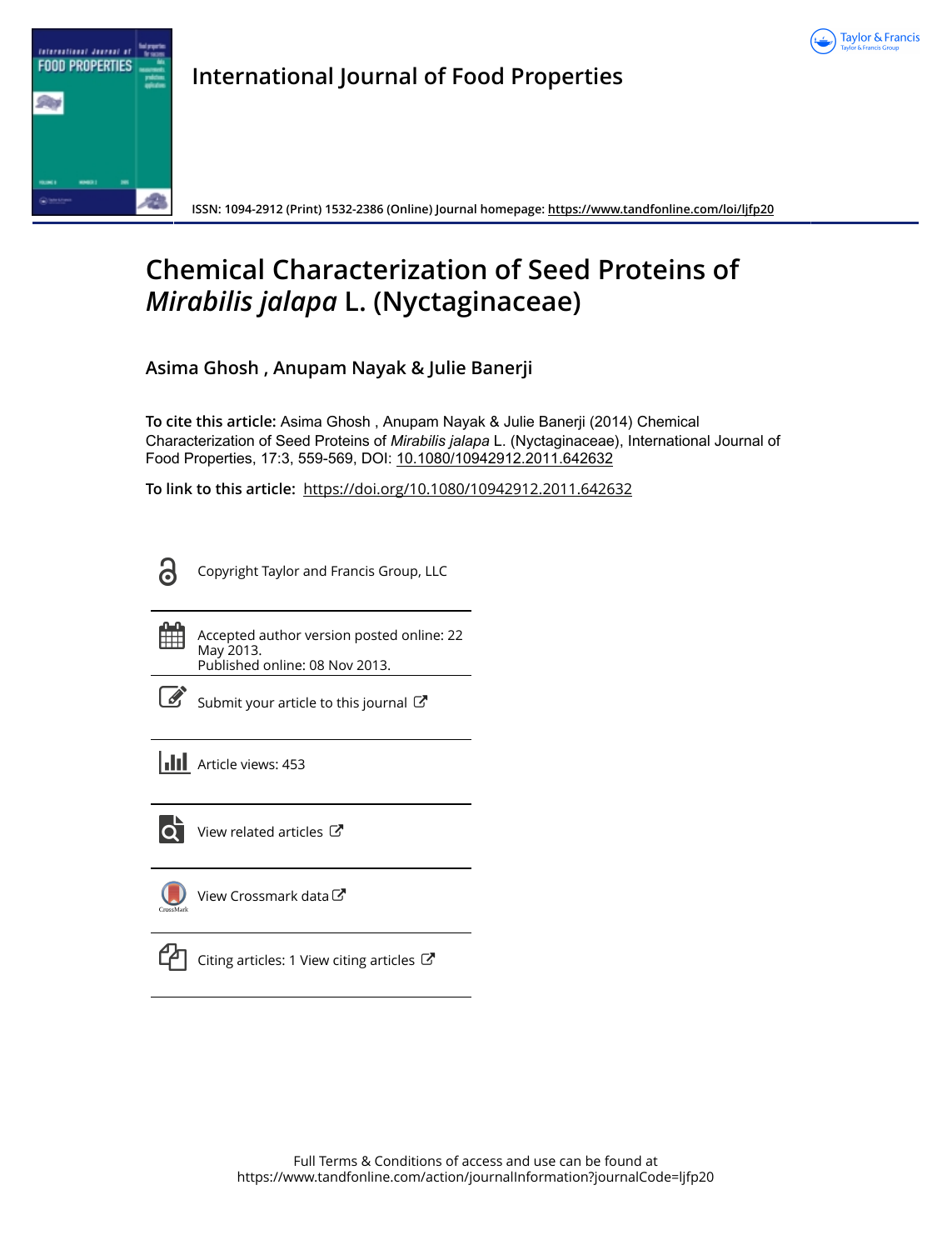*International Journal of Food Properties*, 17:559–569, 2014 Copyright © Taylor & Francis Group, LLC ISSN: 1094-2912 print / 1532-2386 online DOI: 10.1080/10942912.2011.642632



# **CHEMICAL CHARACTERIZATION OF SEED PROTEINS OF** *MIRABILIS JALAPA* **L. (NYCTAGINACEAE)**

# **Asima Ghosh∗, Anupam Nayak†, and Julie Banerji**

*Centre of Advanced Studies on Natural Products Including Organic Synthesis, Department of Chemistry, University College of Science and Technology, University of Calcutta, Kolkata, India*

*This article investigated chemical characteristics of* **Mirabilis jalapa** *seed proteins. Proteins were extracted from the deoiled seeds of* **Mirabilis jalapa** *L. in aqueous solutions at various pH values and also by using different concentrations of NaCl, Na<sub>2</sub>SO<sub>4</sub>, CaCl<sub>2</sub>, and MgSO4 at pH 7.0. The nitrogen content (1.77* **±** *0.23 g/100 seed) of the seeds and deoiled seeds showed high protein content (11.0* **±** *0.75 g/100 seed). Amino acid analyses of the total protein isolates confirmed the presence of 17 amino acids of which 9 are essential. The molecular weight of total protein isolates was determined by gel filtration and sodium dodecyl sulphate-poly acrylamide gel electrophoresis method. Studies on surface structure of the total protein isolates and seed flour by scanning electron microscopy were also performed.*

**Keywords: Mirabilis jalapa***, Seed protein, Amino acid, Gel filtration, SDS-PAGE, SEM.*

# **INTRODUCTION**

Food is the basic need of human beings. As a result of population explosion, scarcity of food has become a serious problem in man's struggle for existence. More over, the acute shortage and high prices of conventional food proteins has resulted in the search for alternative and cheaper sources of proteins for the poverty stricken people of India. The vegetable proteins play a significant role in developing countries owing to their comparatively low prices. The paucity of cultivated land poses a problem towards the cultivation of conventional legumes. These factors inspired the authors to search for non-conventional protein sources from non-conventional plant resources in our country. These types of plants, which are found in abundance, have not been utilized. Such seeds can be used to meet the increasing demands for edible proteins. Nowadays protein isolates from plants are utilized in various foods to improve nutritional quality and functionality.[1,2]

With this objective of finding non-conventional protein sources, work on the seeds of *Mirabilis jalapa* L. (Family: Nyctaginaceae) was undertaken. This plant grows abundantly

Received 18 August 2011; accepted 5 November 2011.

<sup>∗</sup>Present address: Department of Food and Nutrition, Seth Anandram Jaipuria College, Kolkata, India.

<sup>†</sup>Present address: Department of Chemistry, Bagnan College, Bagnan, Howrah, India.

Address correspondence to Julie Banerji, Centre of Advanced Studies on Natural Products Including Organic Synthesis, Department of Chemistry, University College of Science and Technology, University of Calcutta, 92, Acharya Prafulla Chandra Road, Kolkata 700 009, India. E-mail: juliebanerji@yahoo.co.in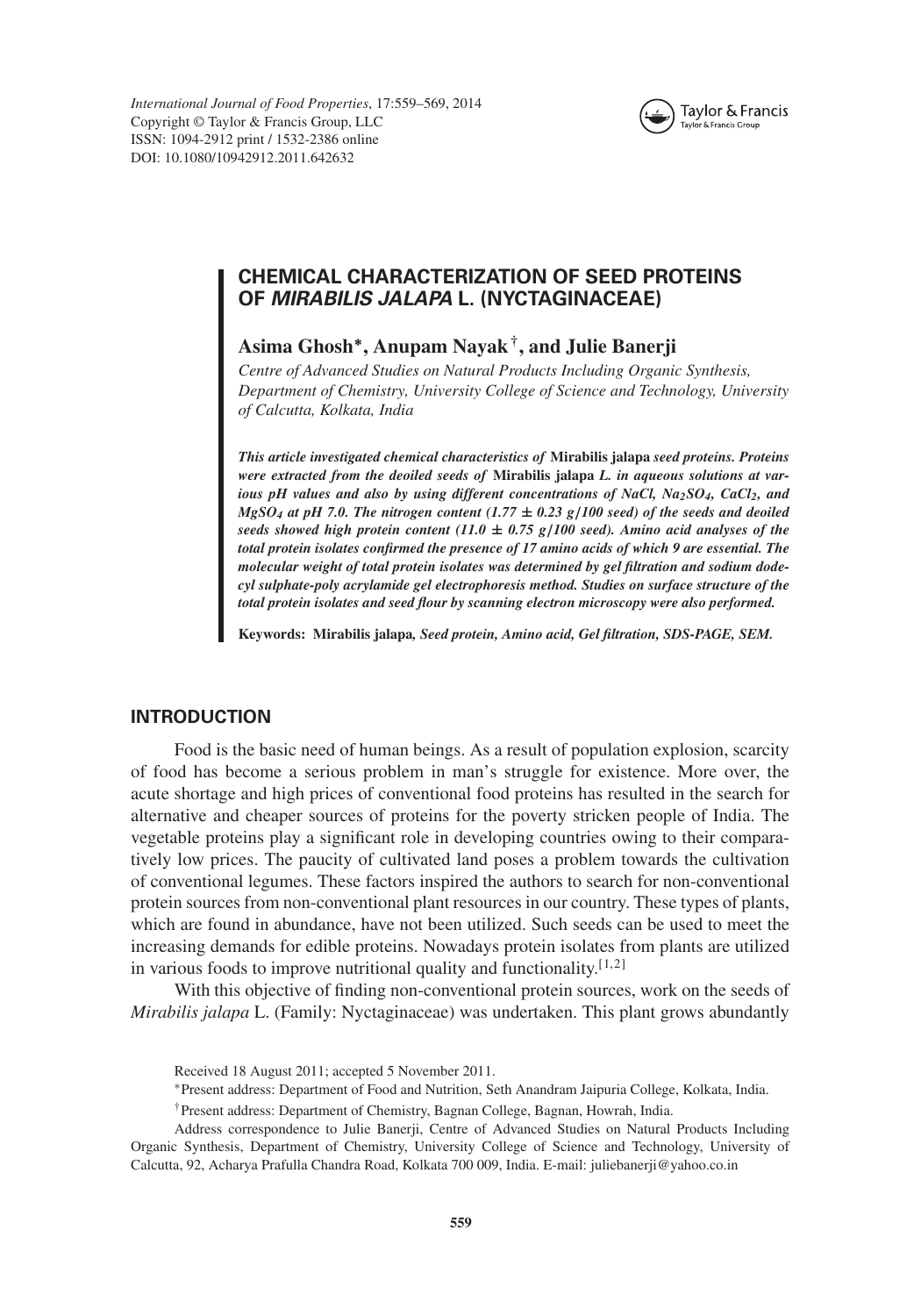#### **560 GHOSH, NAYAK, AND BANERJI**

in India especially in West Bengal.<sup>[3]</sup> This plant is also known to possess antifungal, antimicrobial, antiviral, antispasmodic, antibacterial, diuretic, alternative carminative, catharic, hydragogue, purgative, stomatic tonic and vermifuge properties.[4−8] Many seeds of this plant are discarded every year in spite of their high protein content. To investigate the extent to which the seed protein of *M. jalapa* can be utilized, this communication deals with solubility studies, amino acid analysis, mineral content, molecular weight determination by gel filtration and sodium dodecyl sulphate-poly acrylamide gel electrophoresis (SDS-PAGE) method and surface morphology by scanning electron microscopy (SEM) of the seeds of *Mirabilis jalapa* L. (MJS).

# **MATERIALS AND METHODS**

#### **Materials**

Dry seeds of *M. jalapa* L*.* were collected from the Forest Department of Government of West Bengal, India. A specimen voucher MJ1 has been preserved in the herbarium of the Botany Department, University of Calcutta. All chemicals used were of analytical grade and purchased from Sigma Chemical and Aldrich Co. St. Louis, MO, USA. Experiments where temperatures have not been specified were performed at temperatures ranging from 10–12◦C and humidity 30–32%.

#### **Sample Preparation**

Dried seeds were powdered to increase the surface area and defatted with *n*-hexane  $(40-60°C)$  for 48 h. The hexane was removed and the powdered seeds were air-dried (in complete absence of sunlight) to remove the trace amount of *n*-hexane. The seed flour was then washed thrice with chloroform: methanol (3:1), air dried and stored in air tight sample bottles in a refrigerator (4◦C) until used.

## **Protein Content**

The nitrogen content of the defatted seeds were estimated by the micro-Kjeldahl method and the protein contents were determined ( $N \times 6.25$ ), following methods of  $AOAC.$ <sup>[9]</sup>

#### **Protein Solubility**

The protein solubility profile of the de-oiled seed was determined under two different conditions. In one procedure the extraction was carried out with an electrical stirrer at room temperature for 10 min using de-ionized distilled water. The de-oiled seed-flour mixture  $(10:1 \text{ v/w})$  was extracted separately at pH 1–10. The pH of extraction was adjusted from 1–6, adding 0.5 M HCl and from 8–10 by addition of 0.5M NaOH. The respective pHs of the extractions were maintained throughout the experiments. The mixture was stirred for half an hour and then centrifuged using 10,000 rpm in a cooling C-24 centrifuge (manufactured by Remi Instrument, Bombay, India) for 10 min at 0◦C. The pH of the supernatant was adjusted to pH 4.0 using 1 N trichloroacetic acid (TCA) and kept overnight in the refrigerator. Then it was again centrifuged at 5000 rpm in a cooling centrifuge for 10 min at  $0°C$  and the supernatant was discarded. The residues were washed several times with distilled water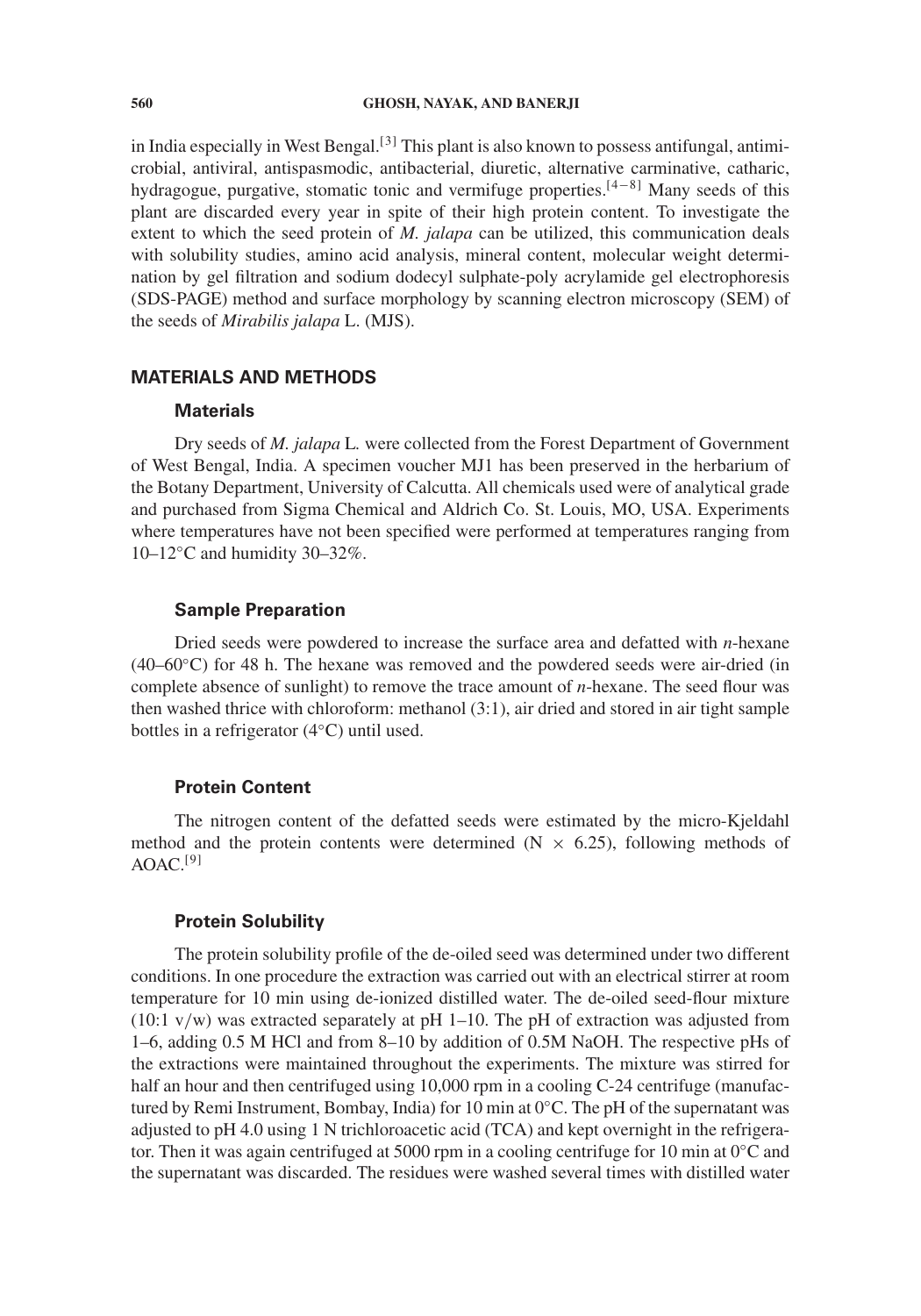by centrifugation and then freeze dried.<sup>[10]</sup> The nitrogen content of each defatted seed protein was estimated by the micro-Kjeldahl method and the protein contents were determined by multiplying the nitrogen content by a factor of  $6.25^{[9]}$  In the second procedure the same protocol was followed for determining the solubility of protein isolated at a fixed pH 7.0 in presence of NaCl,  $Na<sub>2</sub>SO<sub>4</sub>$ , CaCl<sub>2</sub>, and MgSO<sub>4</sub> at different molar concentrations (0.1 M to  $1.0 \text{ M}$ ).<sup>[11]</sup>

#### **Preparation of Total Protein Isolates (TPI)**

The total protein isolate was prepared from de-oiled seed flour by water extraction at pH 7.0.[12]

#### **Fractionation of Seed Protein**

Defatted *M. jalapa* seed flour (25 g) was stirred in 250 ml of distilled water with a electrical stirrer for 30 min at room temperature (20◦C). The mixture was stirred for half an hour and then centrifuged using 10,000 rpm in a cooling C-24 centrifuge for 10 min at  $0^{\circ}$ C. The pH of the supernatant was adjusted to pH 4.0 using 1N trichloroacetic acid (TCA) and kept over-night in the refrigerator. Then it was again centrifuged at 5000 rpm in a cooling centrifuge for 10 min at 0◦C and the supernatant was discarded. The residues were washed several times with distilled water by centrifugation and then freeze dried.<sup>[10]</sup> These freeze dried fractions were used for determination of amino acid composition, mineral content using SDS-PAGE electrophoresis and scanning electron microscopy (SEM) analysis.

#### **Ash and Amino Acid Content**

Ash contents were determined by the Association of Official Analytical Chemists method.[9] Trace elements were also determined using a Varian Spectra AA-220 FS atomic absorption spectrometer. Amino acid composition of TPI was performed in a L.K.B. alpha plus amino acid analyzer (UK) taking precaution for cysteine, methionine, tyrosine by using proper protecting reagents.<sup>[13]</sup> A ratio of essential to total amino acid was reported as  $E/T$  (%).

#### **Gel Filtration**

The method of Whitaker was used with slight modification for gel filtration chromatography.[14] The protein extract at pH 7.0 was dialyzed using distilled water for 72 h at 4◦C. It was then freeze-dried. The proteins obtained were again dissolved in 0.01 M phosphate buffer (pH 7.0) containing 0.2 M NaCl, resulting in a protein sample of 4 mg/ml concentration. The experiment was carried out at  $20^{\circ}$ C in a 2.0 cm i.d  $\times$ 45 cm Sephadex G-200 column. The void volume of the column was measured using Blue Dextran. A protein sample (2 ml) was then applied. The eluting buffer was prepared using 0.01 M phosphate buffer (pH 7.0) containing 0.2 M NaCl. Fractions of 2 ml were collected at a rate of 0.4 ml/min and monitored at 280 nm with a Beckman DU spectrophotometer. Calibration was carried out with reference protein standards (BSA, ovalbumin, pepsin, and lysozyme). The molecular weight of each of the components (A–D) was also calculated by the following equation as described by Leach and O'Shea: $[15]$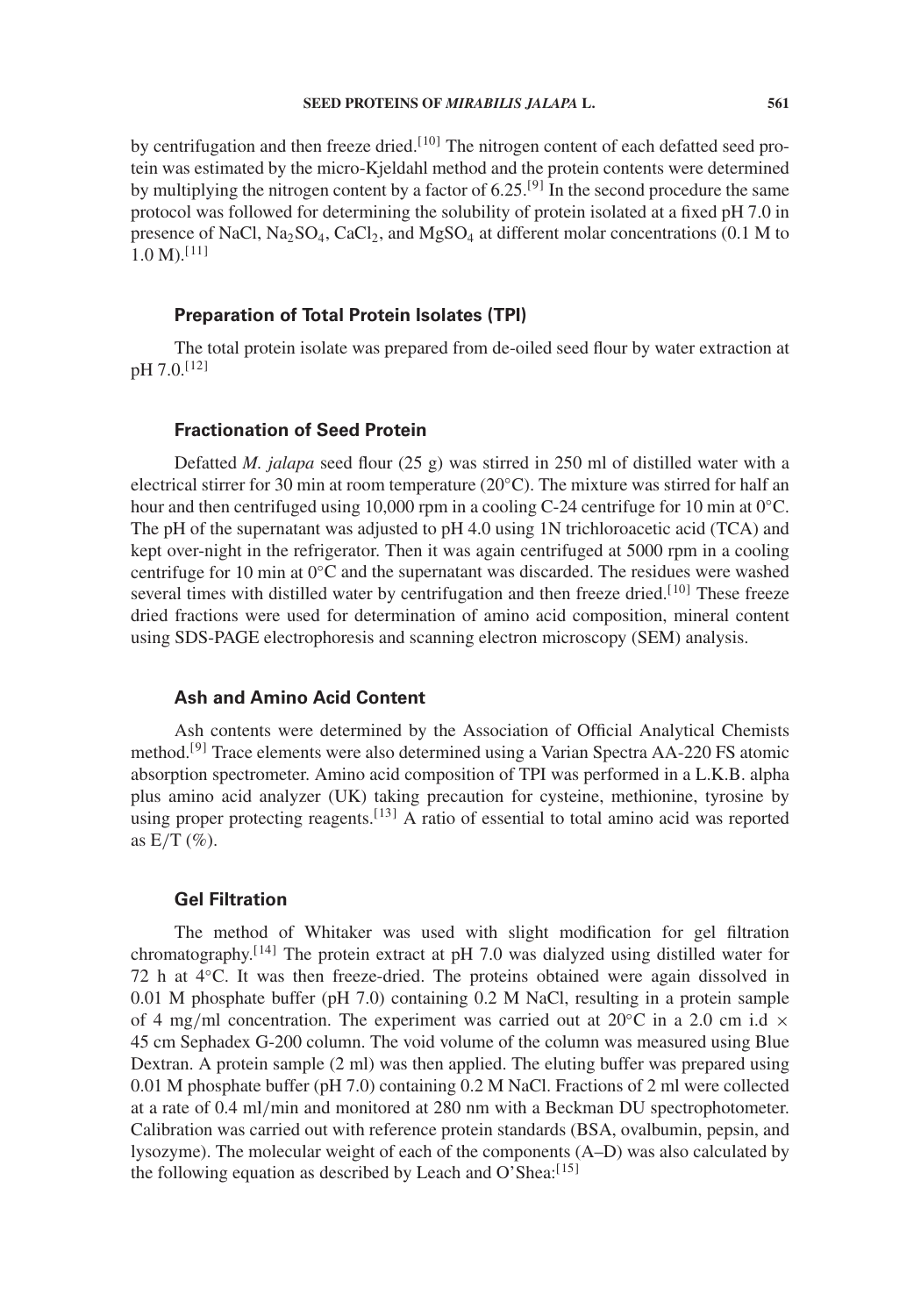log molecular weight =  $-0.959(V/V0 - 1) + 5.7$ ,

where *V* and  $V_0$  were the elution volume and the void volume, respectively.

#### **Gel Electrophoresis**

Gel electrophoresis studies were performed with the TPI.<sup>[16]</sup> SDS-PAGE was performed using 10% (w/v) vertical polyacrylamide non gradient gel at pH 6.8, using tris-glycine buffer containing 0.5% bromophenol blue (as marker), and 1.25%  $\beta$  mercaptoethanol. Protein samples (55 micro grams) were loaded onto each well and electrophoresis was carried out at a constant current of 3 mamp per lane. The samples were boiled in the water bath for 3 min prior to loading on to the gel.

The molecular weight markers (Sigma Chemicals Co., USA) used were bovine serum albumin (66 kDa), ovalbumin (4.5 kDa), pepsin (3.47 kDa), and lysozyme (14.34 kDa). Following electrophoresis, the gels were stained with Coomassie Brilliant Blue R-250  $(1.25 \text{ g})$  in acetic acid:water:ethanol  $(227 \text{ ml}:46 \text{ ml}:227 \text{ ml})$  and de-stained in a mixture of methanol:acetic acid:water (7 ml:7 ml:86 ml) until the desired background color was obtained from the gel documentation system (G S 700 imaging densitometer biorad, USA).

# **Scanning Electron Microscopy**

Structural morphology of the protein fractions was studied by scanning electron microscopy. Lyophilized TPI, along with seed flour, were mounted on circular aluminium stubs with double sticky tape and coated with 20 nm of gold using an IB2 ion coater. The samples were examined and photographed with a Hitachi scanning electron microscope (Hitachi S-3100N, Hitachi Ltd., Tokyo, Japan) at an accelerating potential of 20 kV.

#### **RESULTS AND DISCUSSION**

Nitrogen and protein contents of the seeds were found to be lower than those of deoiled seeds (Table 1). The ash content of seeds was  $3.47 \frac{g}{100}$  g protein and that of the deoiled seed 2.91 g/100 g protein. The moisture content of seeds and de-oiled seeds were 6.43 g/100 g protein and 4.22 g/100 g protein, respectively. Solubility profiles of protein in water at different pH values and in the presence of different salts at different concentrations have been shown in Figs. 1 and 2. Highest solubility was observed for *Mirabilis jalapa* protein under high alkaline condition (pH 10) and minimum solubility at pH 4. Solubility of *M. jalapa* protein was almost constant at a pH of 7–8. This solubility was observed to increase under both extreme acidic and alkaline pH as was also the case of Seasame cultivar according to Khalid et al.<sup>[17]</sup> The difference in the solubility behavior of this seed protein may be due to the mechanism of peptide bond cleavage, presence of hydrogen bonding, electrostatic bonding, or hydrophobic bonding. Like all other seed proteins, MJS proteins were found to be more soluble in alkaline  $pH<sup>[18]</sup> Zwitter$  ion behavior of the amino acids forming the peptide chain would result in low protein solubility in acidic pH with respect to alkaline pH. Alkaline peptidization may also be responsible for an increase in solubility at higher pH. At the iso-electric region, the protein molecule possessed a minimum net charge. Thus, there was no electrostatic repulsion between the molecules and as a result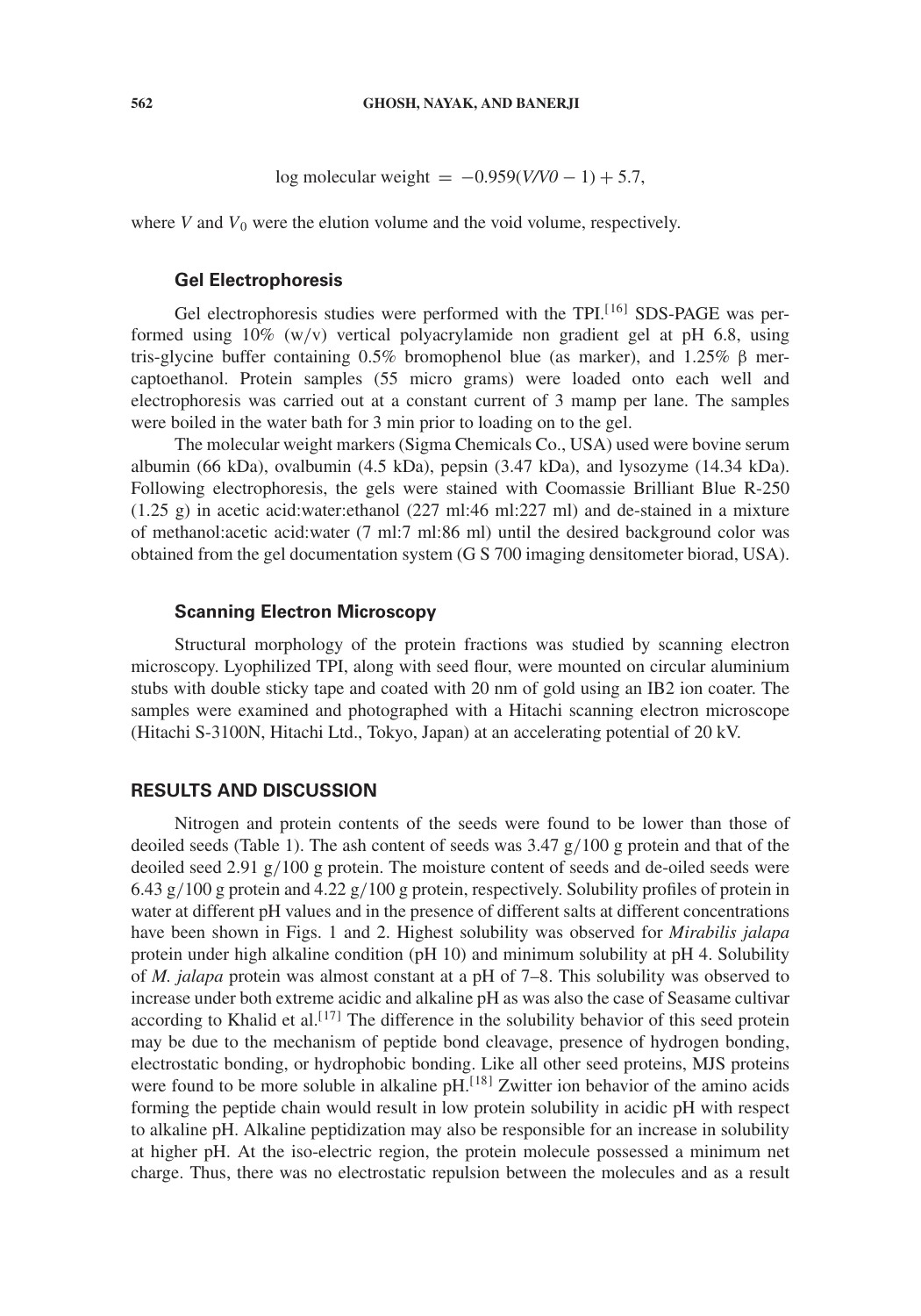| pH of aqueous                                    | Isolated protein (gm/<br>100 gm seed) | Molar concentration<br>of different salts | in presence of NaCl<br>$(gm/100$ gm seed)<br>Isolated protein | $(gm/100 gm$<br>seed) in presence<br>Isolated protein<br>of Na <sub>2</sub> SO <sub>4</sub> | of MgSO <sub>4</sub> , 7H <sub>2</sub> O<br>seed) in presence<br>Isolated protein<br>$\mathrm{(gm/100~gm)}$ | $\text{g}$ m/100 gm seed) in<br>presence of $CaCl2$ ,<br>Isolated protein<br>$2H_2O$ |
|--------------------------------------------------|---------------------------------------|-------------------------------------------|---------------------------------------------------------------|---------------------------------------------------------------------------------------------|-------------------------------------------------------------------------------------------------------------|--------------------------------------------------------------------------------------|
|                                                  | $14.13 \pm 0.10$                      |                                           | $2.05 \pm 0.05$                                               | $1.67 \pm 0.08$                                                                             | $1.18 \pm 0.13$                                                                                             | $0.27 \pm 0.04$                                                                      |
|                                                  | $8.27 \pm 0.8$                        |                                           | $2.16 \pm 0.10$                                               | $1.91 \pm 0.05$                                                                             | $1.40 \pm 0.04$                                                                                             | $0.35 \pm 0.02$                                                                      |
|                                                  | $3.24 \pm 0.1$                        |                                           | $3.99 \pm 0.13$                                               | $2.48 \pm 0.06$                                                                             | $.45 \pm 0.05$                                                                                              | $0.83 + 0.06$                                                                        |
|                                                  | $5.71 \pm 0.0$                        |                                           | $8.53 \pm 0.13$                                               | $4.88 \pm 0.17$                                                                             | $1.67 \pm 0.05$                                                                                             | $1.70 \pm 0.03$                                                                      |
|                                                  | $7.56 \pm 0.0$                        | 3.8                                       | $0.04 \pm 0.95$                                               | $2.94 \pm 0.03$                                                                             | $1.22 \pm 0.05$                                                                                             | $1.50 \pm 0.03$                                                                      |
|                                                  | $11.0 \pm 0.7$                        |                                           | $4.86 \pm 0.09$                                               | $.40 \pm 0.03$                                                                              | $1.29 \pm 0.03$                                                                                             | $.43 \pm 0.03$                                                                       |
|                                                  | $1.06 \pm 0.1$                        | I                                         |                                                               | I                                                                                           | $\begin{array}{c} \hline \end{array}$                                                                       | I                                                                                    |
|                                                  | $20.3 \pm 1.0$                        | I                                         |                                                               | I                                                                                           | I                                                                                                           | I                                                                                    |
|                                                  | $41.3 \pm 0.3$                        |                                           |                                                               |                                                                                             | $\overline{\phantom{a}}$                                                                                    |                                                                                      |
| <sup>a</sup> Values are mean $\pm$ SD, $n = 3$ . |                                       |                                           |                                                               |                                                                                             |                                                                                                             |                                                                                      |

Table 1 Protein solubility of M. jalappa seed in aqueous solution at various pH and in various concentration of different salt solutions at pH 7.0<sup>a</sup>. **Table 1** Protein solubility of *M. jalappa* seed in aqueous solution at various pH and in various concentration of different salt solutions at pH 7.0a.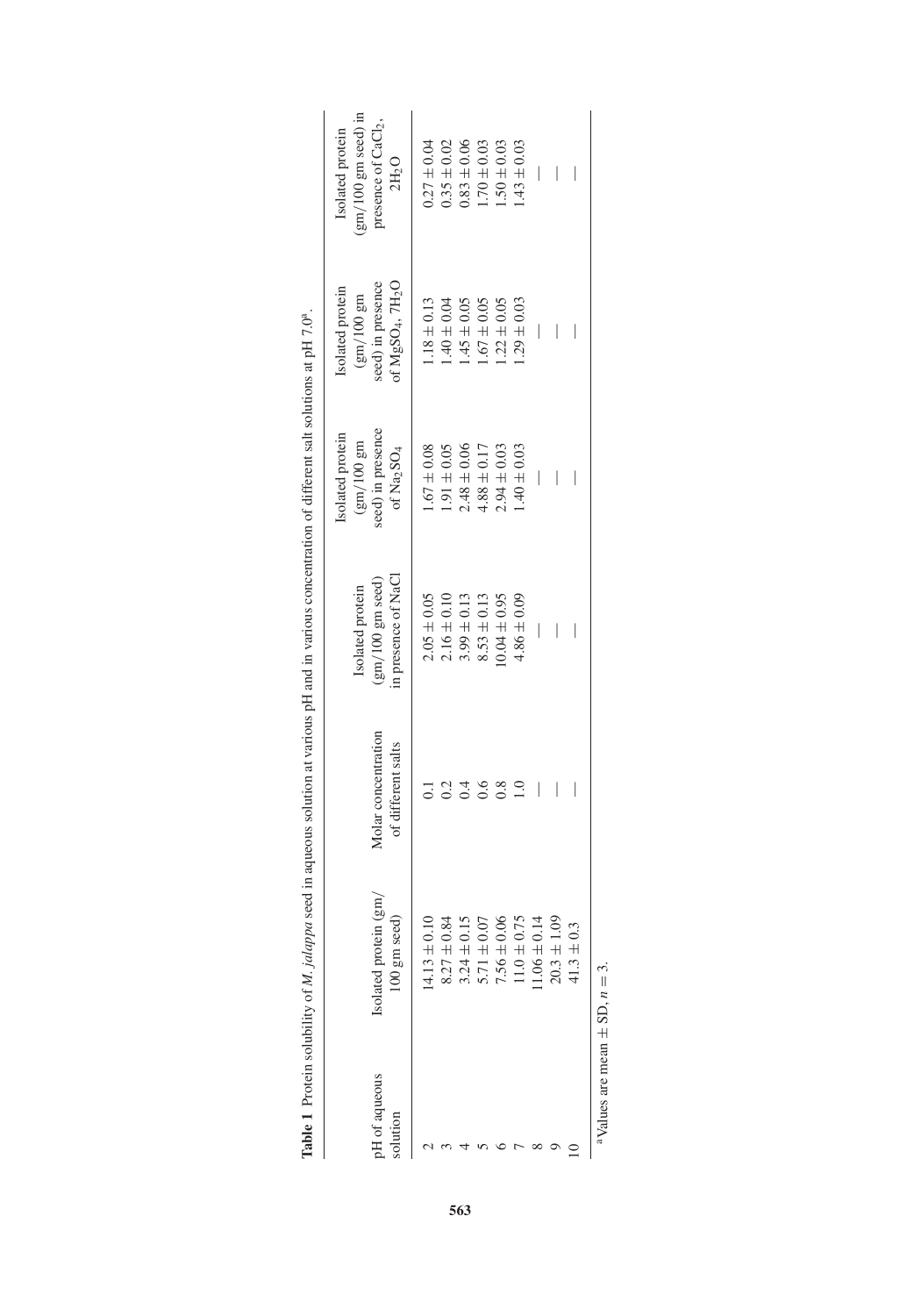

**Figure 1** Solubility profile of *Mirabilis jalapa* L. seed proteins at different pH. (Color figure available online.)



**Figure 2** Solubility profile of *Mirabilis jalapa* L. seed proteins at different salt concentration. (Color figure available online.)

solubility was minimal. Since TPI is a mixture of proteins, it cannot have a definite pH value. However, it showed a minimum solubility at pH 4 and maximum solubility at pH 10. The increase in the net negative charge on the protein dissociation helped the protein to aggregate and as a result solubility increased with higher  $pH$  of the solution.<sup>[19]</sup>

It is a well known fact that proteins can be extracted better in inorganic salt solutions than under salt free conditions. Ionic strengths have a profound effect on solubility of seed proteins.[20] Salt related changes in water interactions may be produced by competitive binding of water and salt molecules by the amino acid side groups.<sup>[21]</sup> Melander et al. analyzed salt dependence protein solubility based on dual effect of salt, i.e., electrostatic and hydrophobic interactions.<sup>[22]</sup> The increase in solubility at low salt concentration depended on electrostatic and hydrophobic interactions. This is due to the "salting in" effect of electrostatic interactions while the precipitation of proteins at higher salt concentration is due to the "salting out" effect due to hydrophobic interactions.[23,24]

Figure 2 shows the effects of concentration of different monovalent and bivalent salts on protein solubility at pH 7. Maximum amount of MJS proteins were isolated at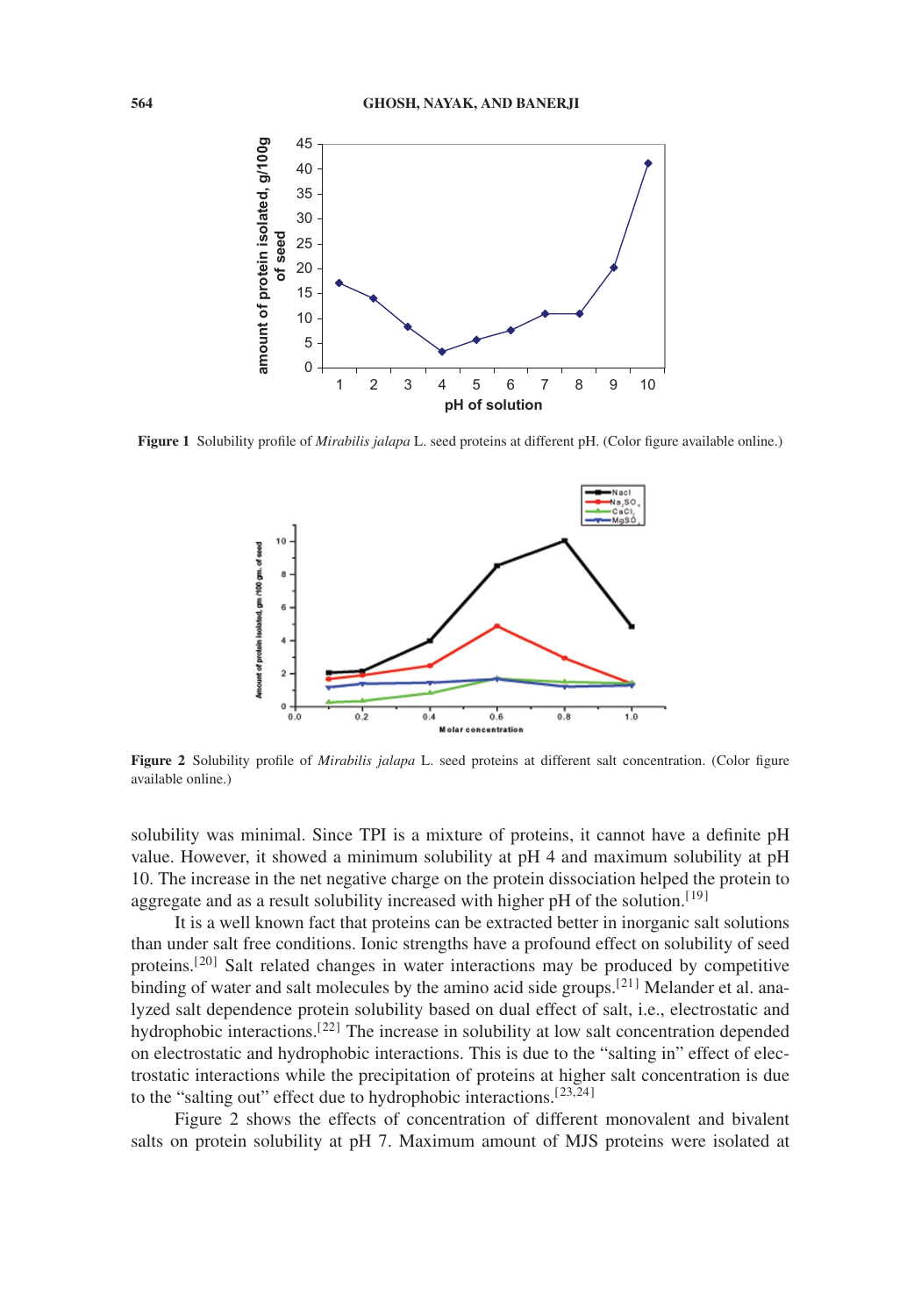$0.8$  M NaCl and minimum amount of proteins at  $0.1$  M CaCl<sub>2</sub> at pH 7.0. Figure 2 revealed that NaCl is best for the purpose of extracting the proteins. Smaller size of sodium ion facilitates its approach towards the protein cavity resulting in a strong encapsulation and subsequent agglomeration. The marked effect of NaCl on solubility profile may be due to greater binding capacity of chloride ions. Chloride ions bind to the positively charge protein groups and thus increases net negative charge of protein. Due to this increase in net negative charge of proteins, solubility is enhanced by accentuating electrostatic repulsion.<sup>[16]</sup> However, bivalent cations have affinity for carboxyl group of the proteins resulting in a reduced negative charge and hence insolubility.<sup>[25]</sup> The salt-water interaction would also cause protein insolubility.[26]

Amino acid composition of TPI showed 17 amino acid of which 9 are essential (Table 2).[27] When compared with a conventional cereal viz. *Oryza sativa* rice, TPI of *M. jalapa* showed higher amounts of phenylalanine, cysteine, valine, histidine, glycine, aspartic acid, and glutamic acid. Thus, the amino acid composition indicated that seeds of *M. jalapa* L. are richer sources of several essential and sulfur containing amino acids. The amino acid composition and  $E/T$  (%) of TPI is almost comparable with that of rice proteins. Gel filtration of *M. jalapa* seed protein revealed four fractions (A–D) (Table 3). Two different methods used for the molecular weight determination of the four components showed that *M. jalapa* seed protein is a mixture of four polypeptides.

SDS PAGE patterns of TPI are shown in Table 4 (Fig. 3). Most of the polypeptides were seen to bind SDS in a constant ratio such that they had essentially the same charge densities and migrated in the polyacrylamide gel according to their molecular weights. The whole seed protein isolate was characterized by the predominance of four subunits with molecular weights of 63095D, 37135D, 25118D, and 16218D (Table 4). The molecular weight distribution of total protein isolate in this method was close to the molecular weight

| Amount of amino acid in rice<br>Amount of amino acid in $M$ .<br><i>jalappa</i> seed protein (gm/16 gm N)<br>1.47 |
|-------------------------------------------------------------------------------------------------------------------|
|                                                                                                                   |
|                                                                                                                   |
| 19.65                                                                                                             |
| 7.55                                                                                                              |
| 3.91                                                                                                              |
| 24.35                                                                                                             |
| 6.85                                                                                                              |
| 2.38                                                                                                              |
| 1.50                                                                                                              |
| 4.52                                                                                                              |
| 2.57                                                                                                              |
| 1.30                                                                                                              |
| 6.15                                                                                                              |
| 3.70                                                                                                              |
| 3.77                                                                                                              |
| 1.90                                                                                                              |
| 3.40                                                                                                              |
| 5.03                                                                                                              |
| 23.56                                                                                                             |
|                                                                                                                   |

**Table 2** Comparative study of amino acid analysis in rice protein and *M. jalapa* L. seed protein.

∗Essential amino acid.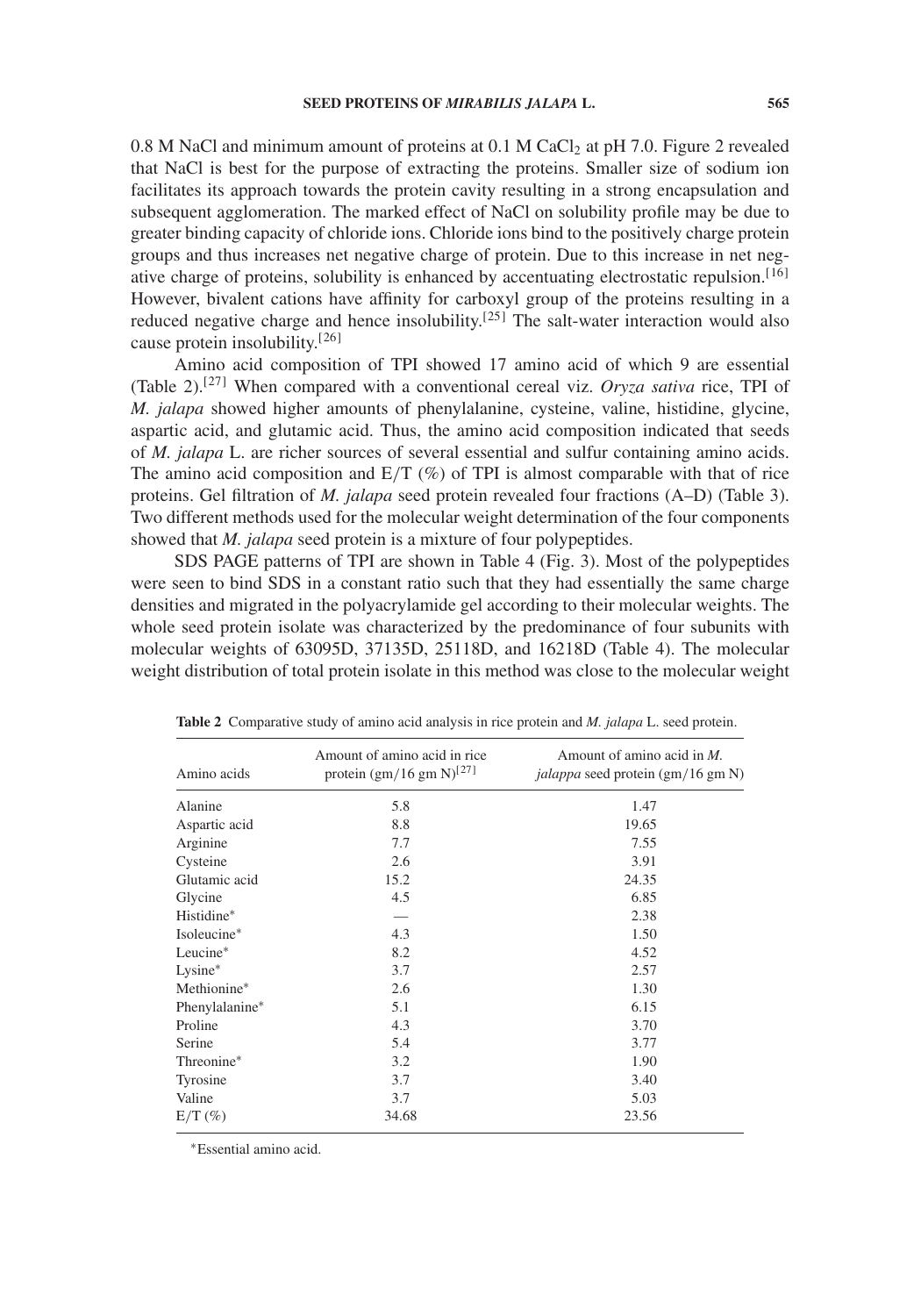| Proteins                  | Elution<br>vol/void vol<br>(V/V0) | Molecular weight<br>determination from<br>the graph | Molecular weight<br>determination by Leach<br>and O'Shea equation<br>(Daltons) | Literature molecular<br>weights** (Daltons) |
|---------------------------|-----------------------------------|-----------------------------------------------------|--------------------------------------------------------------------------------|---------------------------------------------|
| $BSA*$                    | 1.58                              |                                                     |                                                                                | 66,000                                      |
| Ovalbumin                 | 1.92                              |                                                     |                                                                                | 45,000                                      |
| Pepsin                    | 2.17                              |                                                     |                                                                                | 34,700                                      |
| Lysozyme                  | 2.79                              |                                                     |                                                                                | 14,300                                      |
| M. jalapa L. seed protein |                                   |                                                     |                                                                                |                                             |
| Component A               | 1.88                              | 83176D                                              | 80334D                                                                         |                                             |
| Component B               | 2.32                              | 27542D                                              | 31405D                                                                         |                                             |
| Component C               | 2.54                              | 18197D                                              | 21525D                                                                         |                                             |
| Component D               | 2.76                              | 11481D                                              | 12468D                                                                         |                                             |

**Table 3** Determination of molecular weights of *M. jalapa* L. seed proteins by gel filtration procedure.

∗Bovine serum albumin.

∗∗Literature of molecular weight of standard protein from Sigma Chemical Co., St. Louis, MO, USA.

| Proteins                  | Mobility | Literature molecular<br>weights** (Daltons) | Molecular weight determination<br>from the graph (Daltons) |
|---------------------------|----------|---------------------------------------------|------------------------------------------------------------|
| $BSA*$                    |          | 66,000                                      |                                                            |
| Ovalbumin                 |          | 45,000                                      |                                                            |
| Pepsin                    |          | 34,700                                      |                                                            |
| Lysozyme                  |          | 14,300                                      |                                                            |
| M. jalapa L. seed protein |          |                                             |                                                            |
| S <sub>1</sub>            | 0.39     |                                             | 63,095                                                     |
| S <sub>2</sub>            | 0.74     |                                             | 37,153                                                     |
| S <sub>3</sub>            | 0.89     |                                             | 25,118                                                     |
| S <sub>4</sub>            | 0.97     |                                             | 16,218                                                     |

**Table 4** Determination of molecular weights of *M. jalapa* L. seed protein by SDS-PAGE.

∗Bovine serum albumin.

∗∗ Literature of molecular weight of standard protein from Sigma Chemical Co., St. Louis, MO, USA.



**Figure 3** Photograph of *M. jalapa* L. seed protein (SDS-PAGE). (Color figure available online.)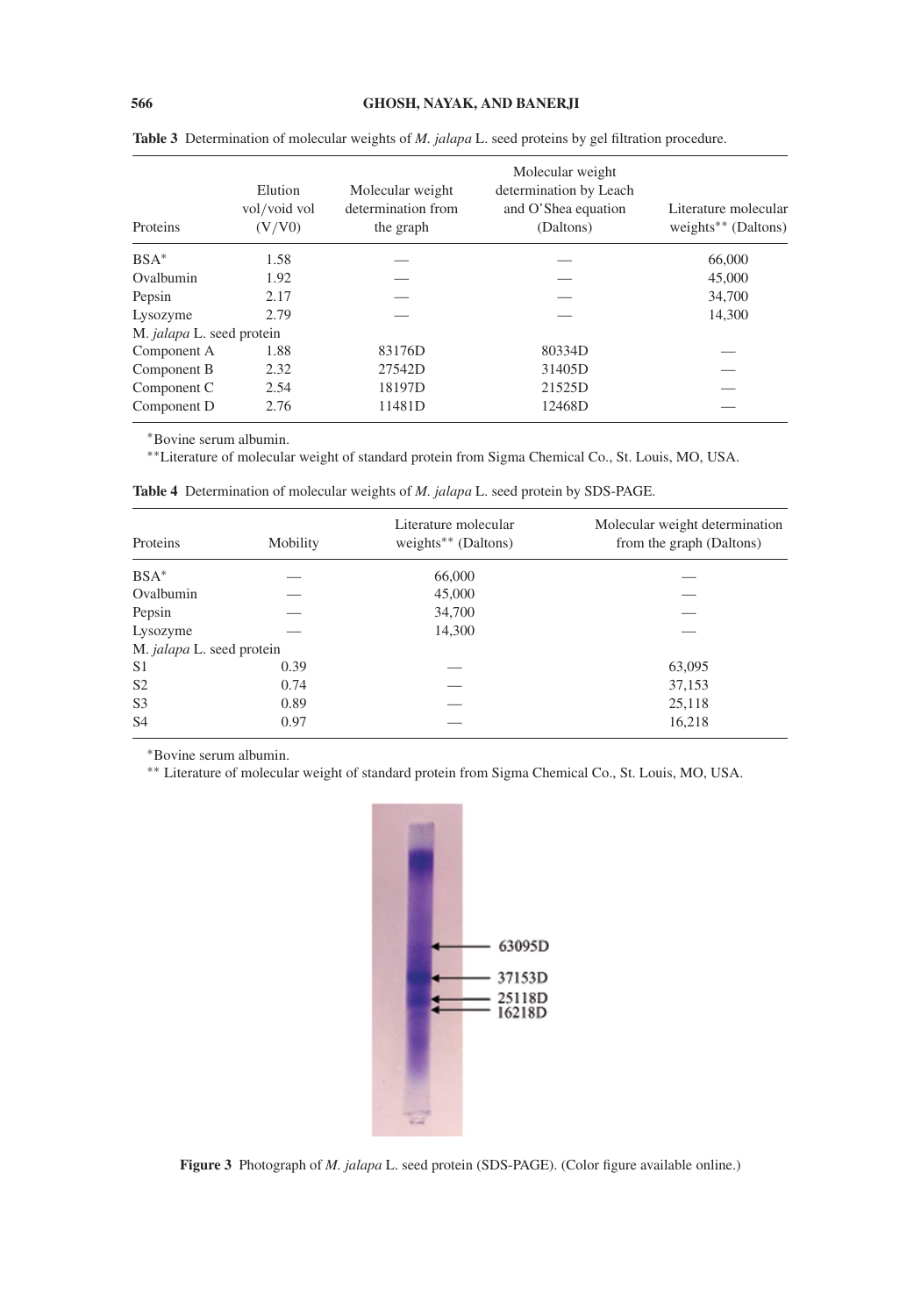#### **SEED PROTEINS OF** *MIRABILIS JALAPA* **L. 567**

| seeds protein $(\mu g/g)$ . |                                                            |  |  |
|-----------------------------|------------------------------------------------------------|--|--|
| Minerals                    | M. jalapa L. seed<br>protein (mean $\pm$ SD <sup>a</sup> ) |  |  |
| Sodium                      | $5.5 + 2.8$                                                |  |  |
| Potassium $(mg/100 g)$      | $3680 + 1.67$                                              |  |  |
| <b>Zinc</b>                 | $537.7 \pm 1.17$                                           |  |  |
| Calcium                     | $70.2 \pm 0.26$                                            |  |  |
| Phosphorous                 | $169.1 \pm 0.31$                                           |  |  |

 $169.1 \pm 0.31$ <br>< 0.6

**Table 5** Content of certain minerals in *M. jalapa* L.

<sup>a</sup>SD: standard deviation;  $n = 3$ .

Cadmium <0.06

Lead



**Figure 4** (a) Scanning electron microscopy (SEM) picture of *M. jalapa* L. flour and (b) scanning electron microscopy picture of *M. jalapa* L. of TPI.

determined from gel filtration study (Table 3). The results also showed that the proteins were simple in structure and showed the presence of several low molecular weight proteins. This is important as low molecular weight proteins are edible.

The mineral analysis (Table 5) indicates the high concentration of potassium, zinc, calcium, and phosphorous in these seed proteins. Calcium:phosphorous is 1:2.5 and is more than the recommended 1:1.0. The content of lead and cadmium is low, which is beneficial to health. Structural morphology of TPI and seed-flour was studied with the aid of SEM. SEM pictures of seed flour and total protein isolate (Fig. 4) showed distinct surface structures. The seed-flour showed granule like structure whereas TPI appeared as small flake like structures.

## **CONCLUSION**

From the above investigations, it is evident that the protein (TPI) isolated from the seeds of *M. jalapa* contains most of the essential amino acids including appreciable amounts of sulfur containing amino acids. The seed protein showed high solubility in aqueous solution. The proteins can be easily extracted from the seeds. There are also plenty of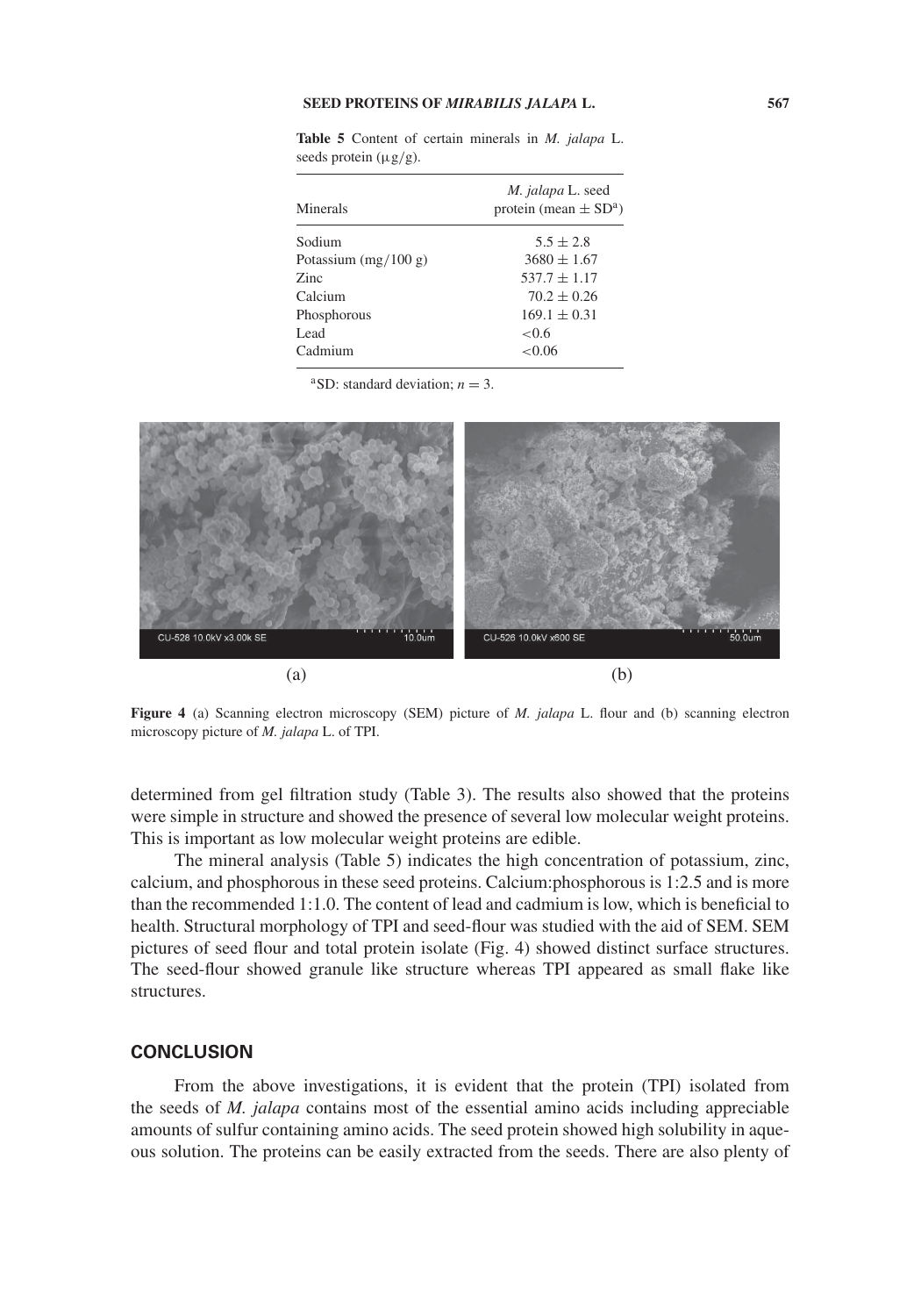low molecular weight proteins present in the seed. Considering all these factors, it appears that the *M. jalapa* seed protein would prove to be a good source of edible protein after proper toxicological screening and would serve as an important source of unexploited protein from legume. As *M. jalapa* seeds contain high amount of proteins and grows profusely in India, it can be used as an un-conventional and cheap source of protein.

#### **ACKNOWLEDGMENTS**

The authors wish to express their gratitude to the Late Professor (Mrs.) Asima Chatterjee for encouraging them to begin work with this plant. The authors also wish to thank the Council of Scientific and Industrial Research, New Delhi, India (SRF (Ext) to AN) for financial assistance.

#### **REFERENCES**

- 1. Adebowale, Y.A.; Schwarzenbolz, U.; Henle, T. Protein isolates from *Bambara groundnut* (*Voandzeia subterranean* L.): Chemical characterization and functional properties. International Journal of Food Properties **2011**, *14*, 758–775.
- 2. Conforti, P.A.; Lupano, C.E. Selected properties of *Araucaria angustifolia* and *Arancaria araucana* seed protein. International Journal of Food Properties **2011**, *14*, 84–91.
- 3. Chatterjee, A.; Pakrashi, S. *The Treatise of Indian Medicinal Plants*, Vol. 1; National Institute of Science Communication, New Delhi, India, 1982; 77.
- 4. Chopra, R.N.; Nayar, S.L.; Chopra, I.C. *Glossary of Indian Medicinal Plants*; Publication & Information Directorate Hillside Road CSIR, New Delhi, India, 1956; 168.
- 5. Cammue, B.P.; De Bolle, M.F.; Terras, F.R.; Proost, P.; Van Damme, J.; Rees, S.B.; Vanderleyden, J.; Broekaert, W.F. Isolation and characterization of a novel class of plant antimicrobial peptides form *Mirabilis jalapa* L. seeds. The Journal of Biological Chemistry **1992**, *267*, 2228–2233.
- 6. Chifundera, K.; Kizungu, B.; Wa Mpoyi, M. Antibacterial activity of *Mirabilis jalapa* seed powder. Journal of Ethnopharmacology **1991**, *35*, 197–199.
- 7. Kazuko, A.; Alma, R.C.; María del, C.R.; Martín, G.-H.; Francisco, J.L.-M. Pharmacological study of antispasmodic activity of *Mirabilis jalapa* Linn flowers. Journal of Ethnopharmacology **2008**, *116*, 96–101.
- 8. Cristiani, I.B.; Walker, G.T.; Mateus, F.R.; Carina, F.; Maria, E.P.; Juliano, F.; Melânia, P.M. Antinociceptive activity of *Mirabilis jalapa* in mice. Journal of Ethnopharmacology **2008**, *120*, 169–175.
- 9. AOAC. *AOAC Official Methods of Analysis*, 15th Ed.; Association of Official Analytical Chemists, Washington, DC, 1990.
- 10. Prakash, V.; Nandi, P.K. Isolation and characterization of α-globulin of Sesame seed (*Sesamum indicum* L.). Journal of Agricultural and Food Chemistry **1978**, *26*, 320–323.
- 11. Basak, B.; Bhattacharyya, U.K.; Sinababu, A.; Laskar, S. Extraction and chemical investigation of Kulthi (*Macrotylona uniflorus* Lam.) seed protein. Applied Biochemistry and Biotechnology **1994**, *49*, 281–290.
- 12. Dutta Samanta, T.; Laskar, S. Chemical investigation of *Erythrina variegata* Linn. seed proteins. Food Chemistry **2009**, *114*, 212–216.
- 13. Gupta, M.; Sarkar, K.; Baral, R.; Laskar, S. Some chemical investigations of *Amoora rohituka* seed proteins. Food Chemistry **2010**, *119*, 1057–1062.
- 14. Whitaker, J.R. Determination of molecular weights of proteins by gel filtration on Sephadex. Analytical Chemistry **1963**, *35*, 1950–1953.
- 15. Leach, A.A.; O'Shea, P.C. The determination of protein molecular weights of up to 225,000 by gel filtration on a single column of Sephadex G-200 at 25◦C and 40◦C. Journal of Chromatography **1965**, *17*, 245–251.